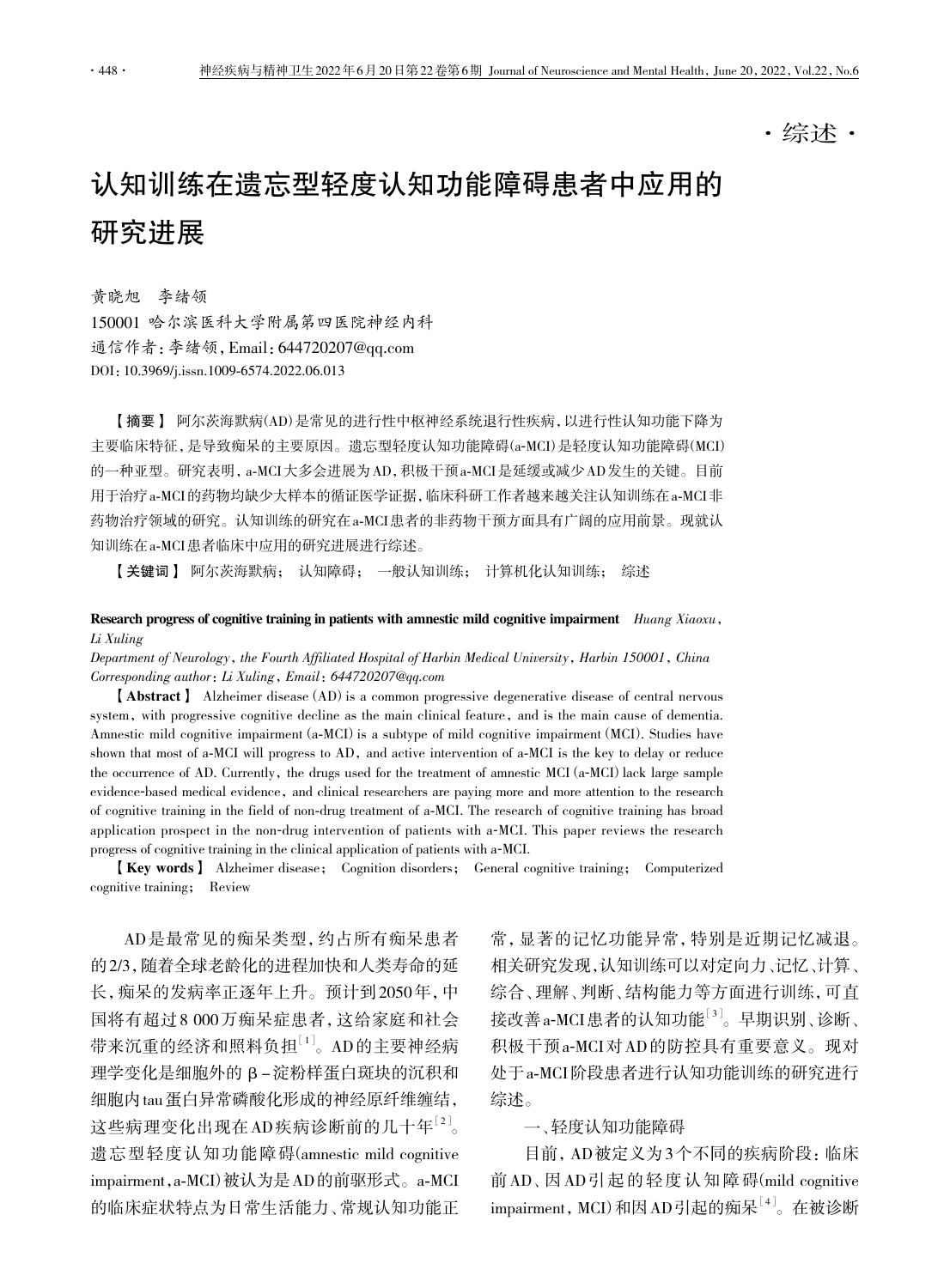为 AD 之前, 患者会经历 MCI 阶段<sup>[5]</sup>, MCI 患者发展 AD 或其他类型的痴呆症的风险较高,每年的转化 率为 $10\% \sim 15\%$ , 高于社区对照 $^{[6]}$ ; 随访研究发现, 80% 的 MCI 在大约 6 年内转化为 AD。对将来可能 发展成为 AD 的 MCI 患者进行 MR 研究发现,疾病中 观察到的认知缺陷可能与内侧颞叶功能障碍有关。 MCI 患者表现出的症状可在各种神经认知测试中都 存在功能缺陷[7],例如,MCI 患者的联想学习功能 明显受损,这表明他们可能处于早期阶段的 AD,通 过观察对人和物体命名的任务发现,MCI 患者表现 出特定知识的选择性丧失,以及情景记忆和语义记 忆的缺陷,包括情景记忆编码和检索的障碍。研究 表明,MCI 患者和 AD 患者存在视觉运动处理障碍, 并伴有记忆缺陷[8]。因此视觉空间损伤也可能是 MCI 的标志。也有研究发现,MCI 患者在执行功能 的许多方面都存在缺陷,包括反应抑制、转换和认 知灵活性障碍等[9]。巩固性缺陷和执行功能的细微 下降也被认为是 AD 早期迹象的认知缺陷标志物。 目前,越来越多的研究人员关注两个问题,一是寻 找 MCI 进展为 AD 的生物标志物,另外是寻找 MCI 安全有效的治疗方法。

 $\equiv$ , a-MCI

根据记忆是否受损可将 MCI 分为 a-MCI 和非遗 忘型 MCI(non-amnestic mild cognitive impairment, na-MCI)两种主要临床亚型。它们可能具有不同的病 因及预后,a-MCI 被认为是 AD 的前驱形式,而 na-MCI最有可能发展为非AD型痴呆[10]。早期识别、 诊断、积极干预 a-MCI 对延缓 AD 的发生和进展至 关重要[11]。传统的神经心理学测试通常用于捕捉 与 AD 相关的认知缺陷,包括使用列表学习任务;发 现患者对故事段落的即时记忆和延时记忆存在异 常;言语配对联想学习任务;以及几何设计的即时 和延时回忆都可发现认知缺陷。研究表明,传统神 经心理学评估在区分 AD 痴呆患者与非痴呆对照组 时的敏感性为 80%~90%, 特异性为 82%~90%<sup>[12]</sup>。 而Loewenstein-Acevedo学习量表是一种具有强大心 理测量特性的认知压力测试方法[13],该量表对AD临 床前和前驱阶段的微妙认知变化具有高度敏感性[14]。 其中根据 Loewenstein-Acevedo 学习量表的分量表可 以有效地区分社区中患有a-MCI 的老年人和没有认 知障碍的老年人。近年来,AD 的生物学标志物研 究取得了显著进展,可以通过结构和分子神经成像、 脑脊液分析和基因突变检测等手段精准识别 AD 相 关的a-MCI,为 AD 的早期发现提供了更客观且敏感 度更高、特异性更好的临床诊断方法[15]。

## 三、认知训练及其在 a-MCI 患者中的应用

1. 一般认知训练:认知训练的主要作用机制是 利用中枢神经系统的可塑性达到改善认知功能的目 的。中枢神经可塑性是指大脑通过结构、生理、连通 性和功能的变化来适应疾病的影响过程,包括神经 系统的发育、突触的形成和突触效能的改变等[16]。 研究证明,a-MCI 患者表现出异常的皮质脊髓兴奋 性被认为可能是 AD 的先兆,采用配对联想刺激可 改变皮质脊髓的可塑性[17]。即产生长时程增强样 改变。研究表明 AD 患者通过配对联想刺激诱导的 长时程增强样可塑性较弱,而 a-MCI 中可塑性可处 于中等水平[18]。所以 a-MCI 患者表现出更强的学习 潜力以及认知可塑性,这表明他们可以从认知训练 中受益。对 AD 和海马缺血损伤动物模型的研究发 现,认知训练对学习和记忆功能有明显改善[19]。另 有研究发现,反复的认知训练可延缓 AD 小鼠模型 的记忆损伤<sup>[20]</sup>,经过认知训练后, a-MCI患者在整 体认知和整体自我评价方面都有很显著的改善[21]。

认知训练包括指导练习和反馈,对个体进行标 准化任务,涉及特定的认知领域,如执行能力、注意 力、语言和记忆。虽然目前还没有指导认知训练项 目的标准化原则,但是可以通过各种人工操作来增 强参与者的学习体验[3]。首先认知训练的内容取决 于所训练的认知功能域。单一认知域的训练,需要 改变的训练内容参数较少,例如,一个旨在提高记 忆功能的特定训练项目,记忆训练通过传授有助于 信息编码和检索的记忆策略来提高记忆性能;记忆 策略主要包括位置记忆法、面孔 - 姓名记忆法、分 类记忆法、联想记忆法、视觉表象记忆法、预习记忆 法等。而一般的认知训练项目(即多领域)针对同一 项目中的多个认知功能域(如记忆、处理速度等)可 改变的训练内容参数较多,例如训练可分为不同阶 段进行,训练注意力、处理速度和认知灵活性是初 始阶段,然后是混合记忆和执行功能阶段[22]。可以 通过增加认知负荷或缩短练习反应时间窗口来增加 认知训练的强度和难度。认知训练的效率可以通过 观察训练后的即刻功能改善来对比评估。研究表明, 认知训练对提高自我感知认知能力和自我报告认知 功能方面也取得了重要成果[23]。

2. 计算机化认知训练:计算机化认知训练作为 一种安全、相对廉价和可扩展的干预措施,旨在维持 老年人的认知能力,已经引起了相当多的关注[24]。 计算机化认知训练是在标准化任务上加载特定认知 过程的辅助训练和练习,通常设有明确的记忆教学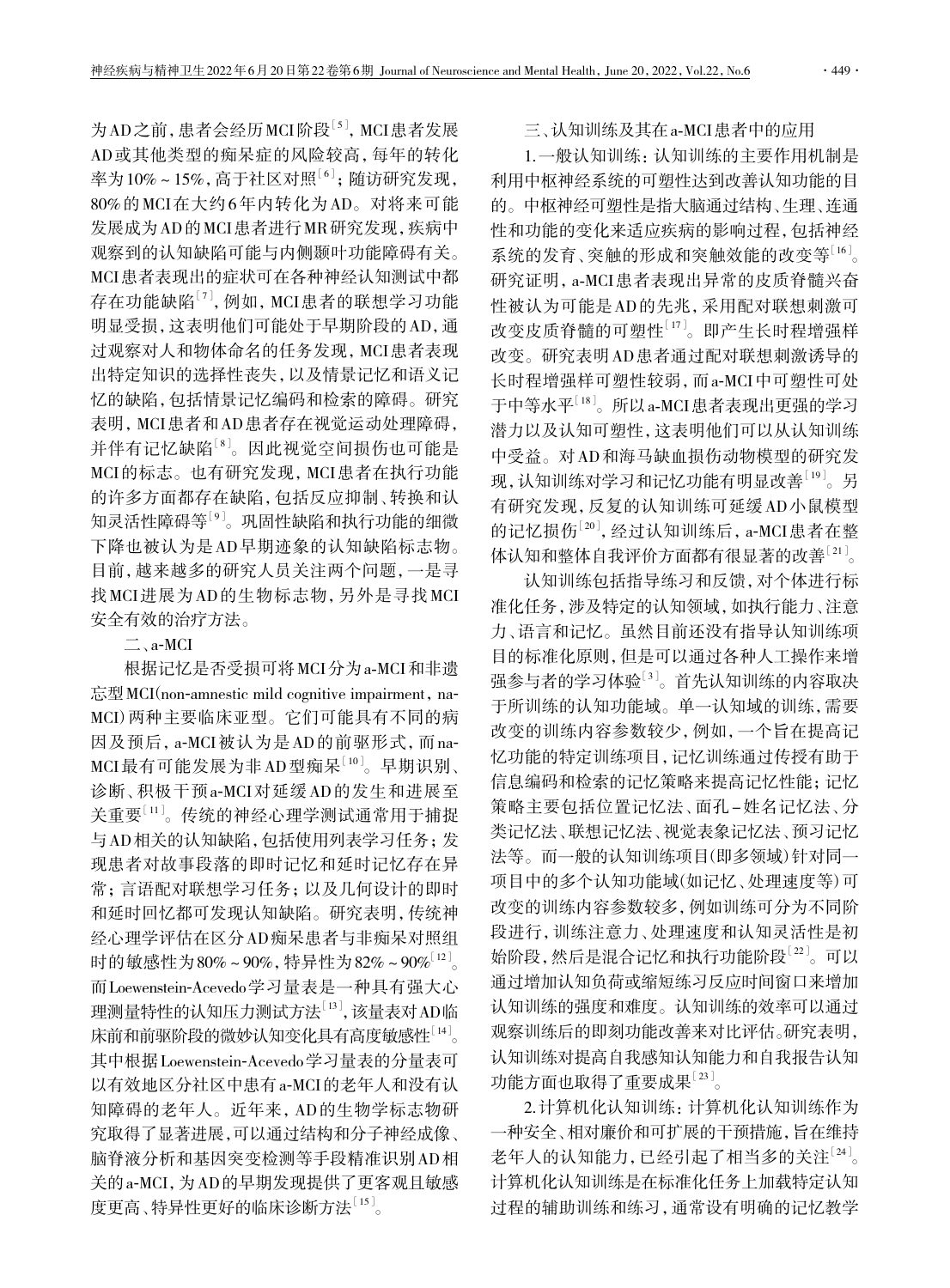或问题解决策略。计算机化认知训练可以针对单个 或多个领域,通常根据个人表现适应任务难度。计 算机化认知训练对认知障碍患者的认知以及症状严 重程度、日常生活能力产生可观影响<sup>[25]</sup>,对MCI患 者的整体认知以及选择性的认知领域和社会心理 功能都有积极的作用[26]。应用动脉自旋标记 MRI 和静息状态功能MRI的研究发现,老年人的认知训练 会增强整体和区域的脑血容量,增强默认模式和中央 执行大脑网络内的连接,也可能增加海马体和额叶和 颞叶区域之间的功能连接,从而促进内存功能[27-28]。 当研究a-MCI 的特定干预措施时,患者在为期 6 周 的基于计算机视觉的处理速度训练,其处理速度、 注意力和工作记忆方面都有所改善[29]。

一项基于游戏的神经反馈训练系统在提高 a-MCI 患者的认知表现方面获得明显的临床疗效。 神经反馈训练系统包括 5 款游戏,包括对定向力、记 忆、计算、综合、理解、判断、结构能力等方面的训练, 旨在提高情景记忆和长期记忆回忆能力,增强数字、 推理等所有的认知功能。神经反馈训练系统采用 了脑 - 计算机连接(brain-computer interface, BCI)方 式[30],从脑电图中获取脑电波活动,然后提取脑电 图特征来定义认知状态。因此该系统可以做到可视 化识别受试者的认知状态。这样参与者就可以通过 学习如何调节他们的大脑脑电图活动来调节每个培 训课程的培训方案。相关研究证明,BCI 方式可明 显改善注意力持续时间和工作记忆等认知功能。使 用计算机认知训练,经过反复练习,旨在提高或保 持 a-MCI 患者一系列的认知技能,如注意力,瞬时记 忆,处理速度,认知灵活性,学习和记忆[31]。

研究表明,计算机化以及"游戏化"认知训练 存在很大的潜在价值,它们改善了 a-MCI 成年人的 情景记忆和积极性,通过多领域和多成分认知训练 对 a-MCI产生适度的认知益处<sup>[32-33]</sup>, 因此可以认为 认知训练是一种增强a-MCI 患者认知和功能的有效 方法。可以改善 a-MCI 的预后,减缓 AD 的发生和发 展 $[26,34]$ 

四、小结与展望

目前由于a-MCI 患者缺少药物干预的大样本临 床证据,有一些针对 MCI 的治疗新药正处在研发过 程中。通过非药物干预控制 a-MCI 并延缓 AD 的发 生和发展已成为国内外专家的共识。基于计算机的 认知训练更容易对患者开展个性化干预,是目前国 内外研究的热点。

利益冲突 文章所有作者共同认可文章无相关利益冲突 作者贡献声明 资料收集与整理及论文撰写为黄晓旭,选题设计及 论文修订为李绪领

#### 参 考 文 献

- [1] Jia L, Du Y, Chu L, et al. Prevalence, risk factors, and management of dementia and mild cognitive impairment in adults aged 60 years or older in China: a cross-sectional study [J]. Lancet Public Health, 2020, 5(12): e661-e671. DOI: 10.1016/ S2468-2667(20)30185-7.
- [2] Frozza RL, Lourenco MV, Defelice FG. Challenges for Alzheimer*'*s disease therapy: insights from novelm echanisms beyond memory defects[J]. Front Neurosci,2018,12:37. DOI: 10.3389/fnins.2018.00037.
- [3] Schubert T, Strobach T, Karbach J. New directions in cognitive training: on methods, transfer, and application[J]. Psychol Res, 2014, 78(6): 749-755. DOI: 10.1007/s00426-014-0619-8.
- [4] Jack CR Jr, Bennett DA, Blennow K, et al. NIA-AA Research framework: toward a biological definition of Alzheimer*'*s disease[J]. Alzheimers Dement,2018,14(4):535-562. DOI:10.1016/j.jalz. 2018.02.018.
- [5] Petersen RC, Caracciolo B, Brayne C, et al. Mild cognitive impairment: a concept in evolution [J]. J Intern Med, 2014, 275(3): 214-228. DOI:10.1111/joim.12190.
- [6] Xue J, Li J, Liang J, et al. The Prevalence of Mild Cognitive Impairment in China: A Systematic Review[J]. Aging Dis, 2018, 9(4): 706-715. DOI: 10.4103/jcrt.jcrt.567.17.
- [7] Abd Razak MA, Ahmad NA, Chan YY, et al. Validity of screening tools for dementia and mild cognitive impairment among the elderly in primary health care: a systematic review [J]. Public Health, 2019,169:84-92. DOI:10.1016/j.puhe.2019.01.001.
- [8] Haupt M, Jödecke S, Srowig A, et al. Phasic alerting increases visual processing speed in amnestic mild cognitive impairment[J]. Neurobiol Aging,2021,102:23-31. DOI:10.1016/j.neurobiolaging. 2021.01.031.
- [9] Budd D, Burns LC, Guo Z, et al. Impact of early intervention and disease modification in patients with predementia Alzheimer*'*s disease: a Markov model simulation[J]. Clinicoecon Outcomes Res,2011,3:189-195. DOI:10.2147/ceor.s22265.
- [10] Qu Y, Ma YH, Huang YY, et al. Blood biomarkers for the diagnosis of amnestic mild cognitive impairment and Alzheimer's disease: a systematic review and meta-analysis[J]. Neurosci Biobehav Rev,2021,128:479-486. DOI:10.1016/ j.neubiorev.2021.07.007.
- [11] Chehrehnegar N, Shati M, Esmaeili M, et al. Executive function deficits in mild cognitive impairment: evidence from saccade tasks[J]. Aging Ment Health, 2021:1-9. DOI: 10.1080/13607863.2021.1913471.
- [12] Bloudek LM, Spackman DE, Blankenburg M, et al. Review and meta-analysis of biomarkers and diagnostic imaging in Alzheimer*'*s disease[J]. J Alzheimers Dis,2011,26(4):627- 645. DOI:10.3233/ JAD-2011-110458.
- [13] Kitaigorodsky M, Curiel Cid RE, Crocco E, et al. Changes in LASSI-L performance over time among older adults with amnestic MCI and amyloid positivity: a preliminary study[J]. J Psychiatr Res,2021,143:98-105. DOI:10.1016/j.jpsychires.2021.08.033.